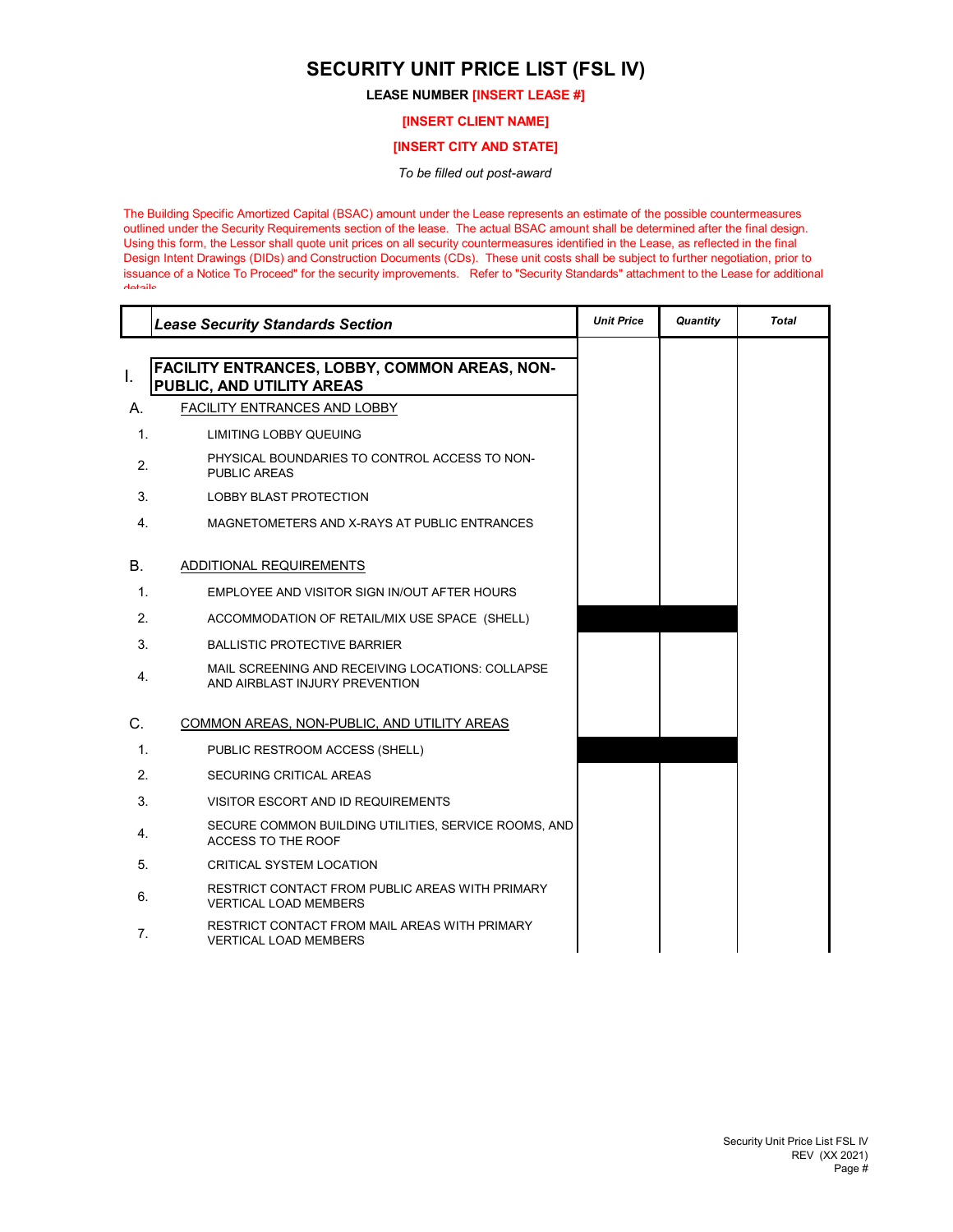| Ш.             | <b>INTERIOR (GOVERNMENT SPACE)</b>                                                                   |  |
|----------------|------------------------------------------------------------------------------------------------------|--|
| А.             | WEARING PHOTO ID IN GOVERNMENT SPACE                                                                 |  |
| В.             | SECURE EMPLOYEE ENTRANCE DOORS                                                                       |  |
| C.             | LIMIT ON ENTRY POINTS (SHELL)                                                                        |  |
| D.             | FORMAL KEY CONTROL PROGRAM (SHELL)                                                                   |  |
| Е.             | ELECTRONIC ACCESS FOR EMPLOYEES                                                                      |  |
| F.             | DELAYED EGRESS HARDWARE AT EMERGENCY EXITS                                                           |  |
| G.             | CONTROLED ACCESS TO SENSITIVE AREAS                                                                  |  |
| Η.             | 552.270-34 ACCESS LIMITATIONS FOR HIGH-SECURITY LEASED<br>SPACE (SHELL *)                            |  |
| III.           | SITE AND EXTERIOR OF BUILDING                                                                        |  |
| А.             | <b>SIGNAGE</b>                                                                                       |  |
| 1.             | POSTING OF SIGNAGE IDENTIFYING THE SPACE AS<br><b>GOVERNMENTAL (SHELL)</b>                           |  |
| 2.             | POSTING OF REGULATORY SIGNAGE (SHELL)                                                                |  |
|                |                                                                                                      |  |
| В.             | LANDSCAPING AND ENTRANCES<br>CRIME PREVENTION THROUGH ENVIRONMENTAL DESIGN                           |  |
| $\mathbf{1}$ . | (SHELL)                                                                                              |  |
| 2.             | HAZMAT STORAGE (BSAC- IDS/VSS monitoring)                                                            |  |
| 3.             | PLACEMENT OF RECEPTACLES, CONTAINERS, AND<br>MAILBOXES (BSAC-Alternative blast containment measures) |  |
| 4.             | <b>VEHICLE BARRIERS</b>                                                                              |  |
| 5.             | CHANNELING VISITORS TO AUTHORIZED AREAS/ENTRANCES                                                    |  |
| C.             | <b>PARKING</b>                                                                                       |  |
| 1.             | NUMBER OF PARKING ENTRANCES                                                                          |  |
| 2.             | AUTHORIZED ACCESS TO PARKING (SHELL)                                                                 |  |
| 3.             | <b>VEHICLE SCREENING</b>                                                                             |  |
| 4.             | PUBLIC ACCESS TO GOVERNMENT PARKING AREAS                                                            |  |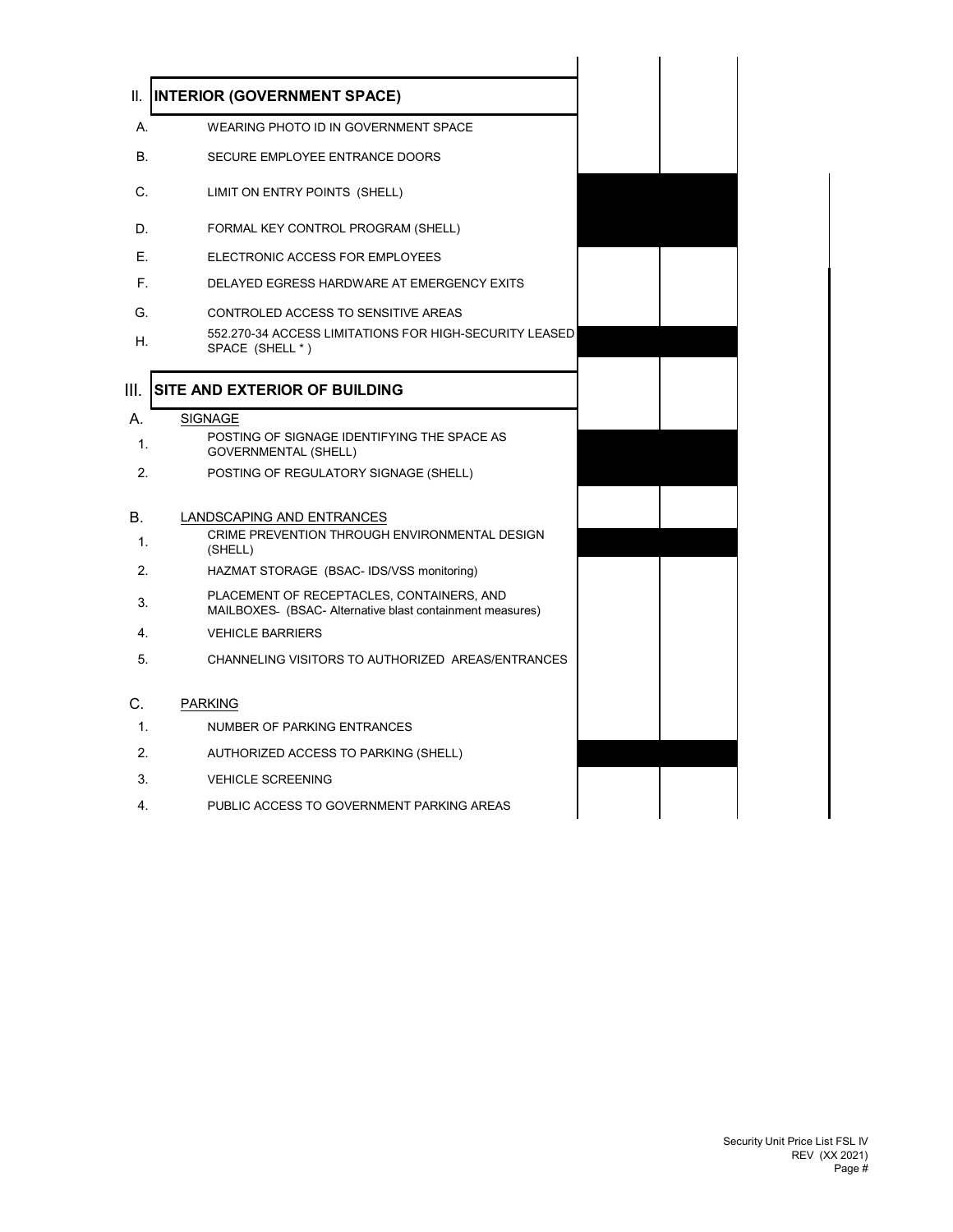|    | SECURITY SYSTEM TESTING AND MAINTENANCE<br><b>CRITERIA</b>           |
|----|----------------------------------------------------------------------|
|    | <b>VIDEO SURVEILLANCE SYSTEM (VSS)</b>                               |
|    | LESSOR PROVIDED DESIGN, INSTALLATION, AND<br><b>MAINTENANCE</b>      |
|    | GOVERNMENT PROVIDED PRODUCT, INSTALLATION, AND<br><b>MAINTENANCE</b> |
|    | INTRUSION DETECTION SYSTEM (IDS)                                     |
|    | LESSOR PROVIDED DESIGN, INSTALLATION, AND<br><b>MAINTENANCE</b>      |
|    | GOVERNMENT PROVIDED SCOPE, PRODUCT, INSTALLATION,<br>AND MAINTENANCE |
| D. | <b>DURESS ALARM</b>                                                  |
|    | LESSOR PROVIDED DESIGN, INSTALLATION, AND<br><b>MAINTENANCE</b>      |
|    | GOVERNMENT PROVIDED SCOPE, PRODUCT, INSTALLATION,<br>AND MAINTENANCE |
| Е. | <b>SECURITY SYSTEMS DESIGN</b>                                       |
| F. | CENTRAL SECURITY CONTROL CENTER                                      |
| 1. | CENTRAL SECURITY CONTROL CENTER DESIGN                               |
| 2. | CENTRALIZED COMMUNICATIONS SYSTEM                                    |
| 3. | <b>EMERGENCY POWER TO SECURITY SYSTEMS</b>                           |
| V. | <b>STRUCTURE</b>                                                     |
| А. | <b>WINDOWS</b>                                                       |
| 1. | SHATTER-RESISTANT WINDOW PROTECTION                                  |
| 2. | LOCK GROUND FLOOR WINDOWS (BSAC - IDS monitoring)                    |
| 3. | SECURE NON-WINDOW OPENINGS (SHELL)                                   |
| 4. | PREVENT VISUAL OBSERVATION INTO EXTERIOR OFFICES<br>(T.I.)           |
| В. | <b>BUILDINGS SYSTEMS</b>                                             |
| 1. | EMERGENCY GENERATOR PROTECTION (T. I.)                               |
| 2. | SECURING ON-SITE PUBLICLY-ACCESSIBLE UTILITIES                       |
| 3. | SECURING AIR INTAKE GRILLES                                          |
| 4. | HVAC SYSTEM FOR CBR ATTACK SUSCEPTIBLE AREAS                         |
| 5. | HVAC CONTROL                                                         |
| 6. | POWER DISTRIBUTION SYSTEMS                                           |